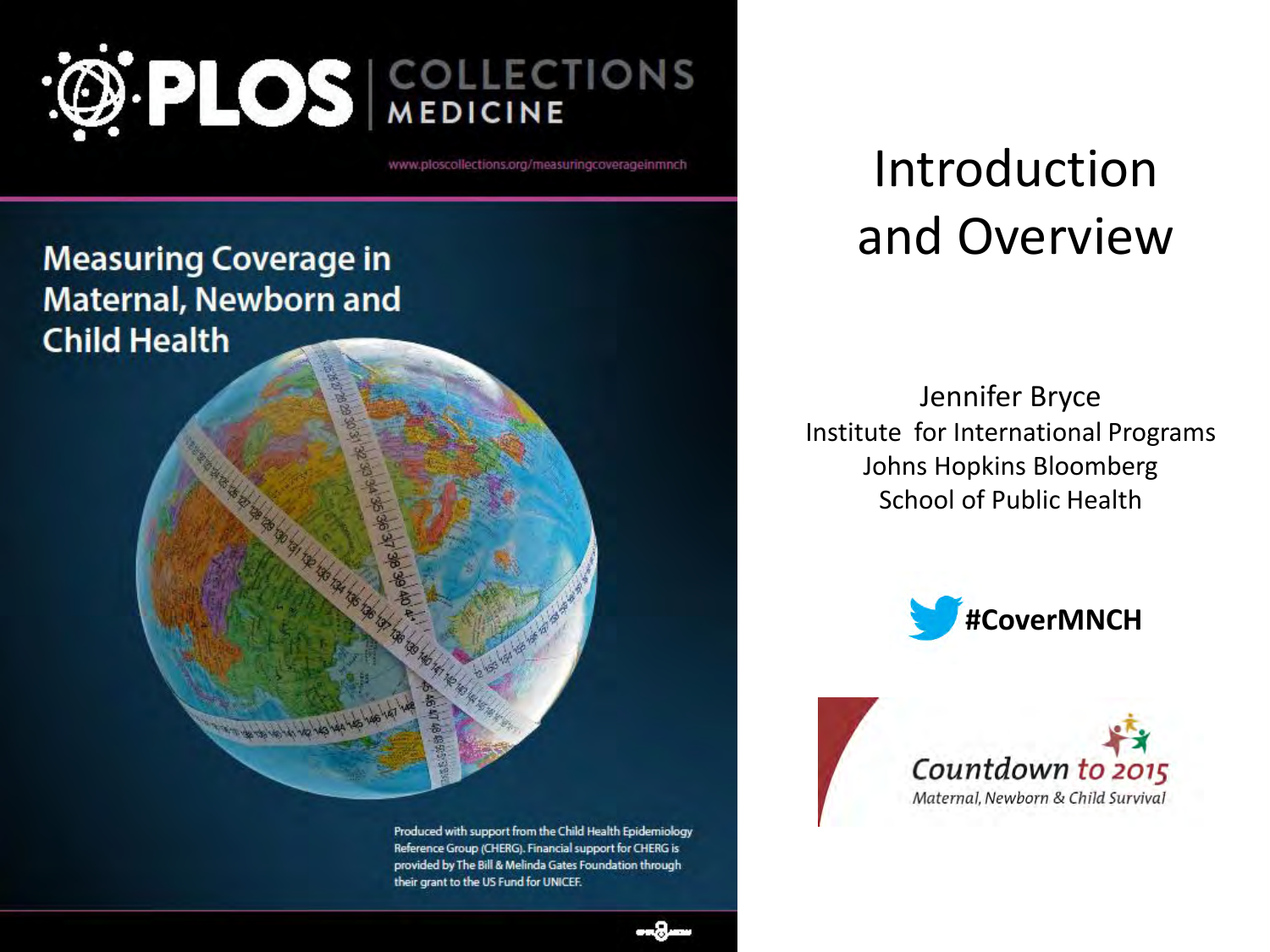# WHY COVERAGE?

- We have life-saving interventions
- But they are reaching too few women and children
- Who are the unreached? Where are they?



Source: Countdown Report 2013.

Accurate measurement of intervention coverage is the basis for effective programs that save lives.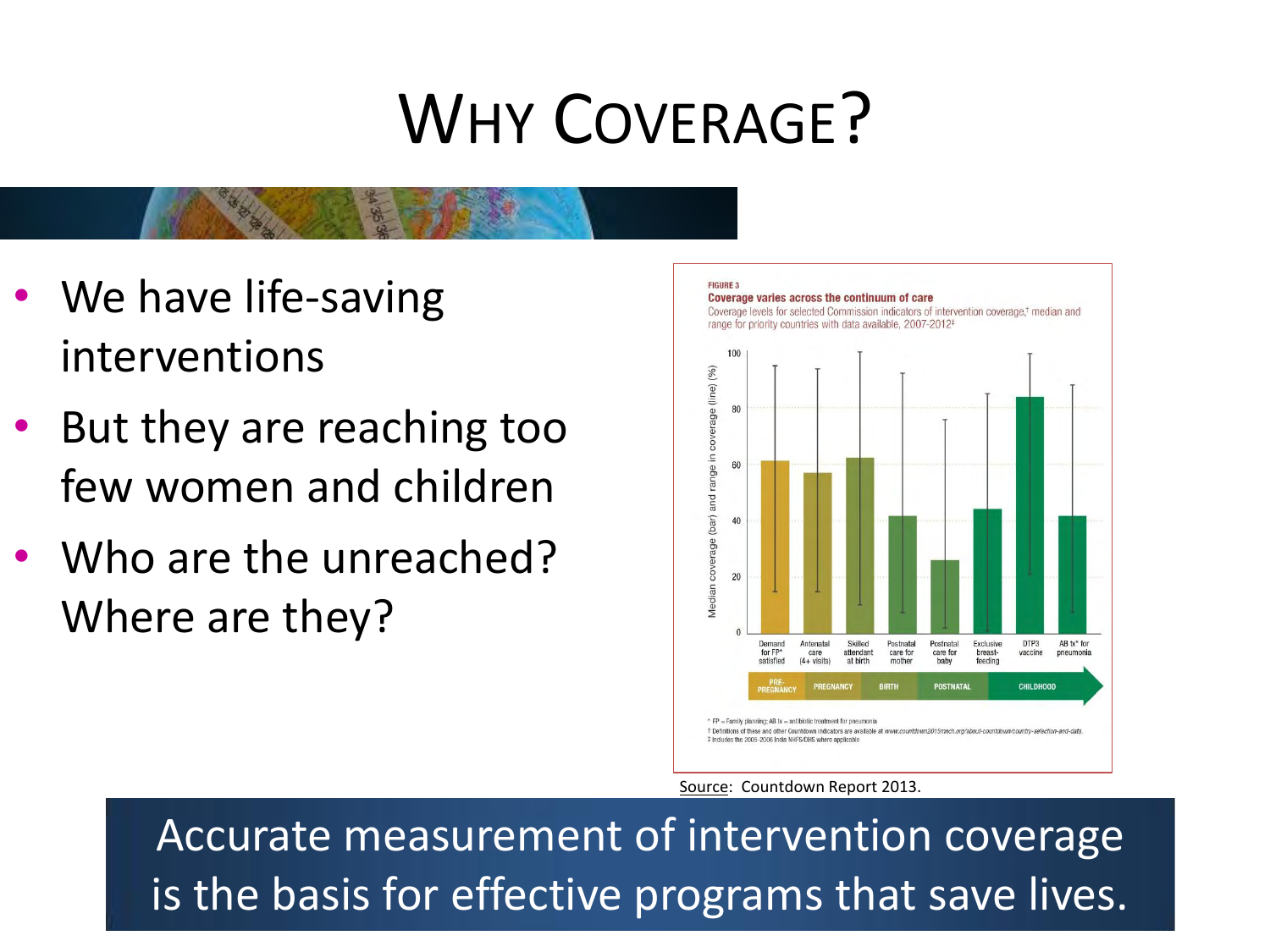### MEASURING COVERAGE

- Most high-burden countries rely on two international survey programs
	- Demographic and Health Surveys (USAID)
	- Multiple Indicator Cluster Surveys (UNICEF)
- **The science of coverage measurement** continues to evolve – it is not easy!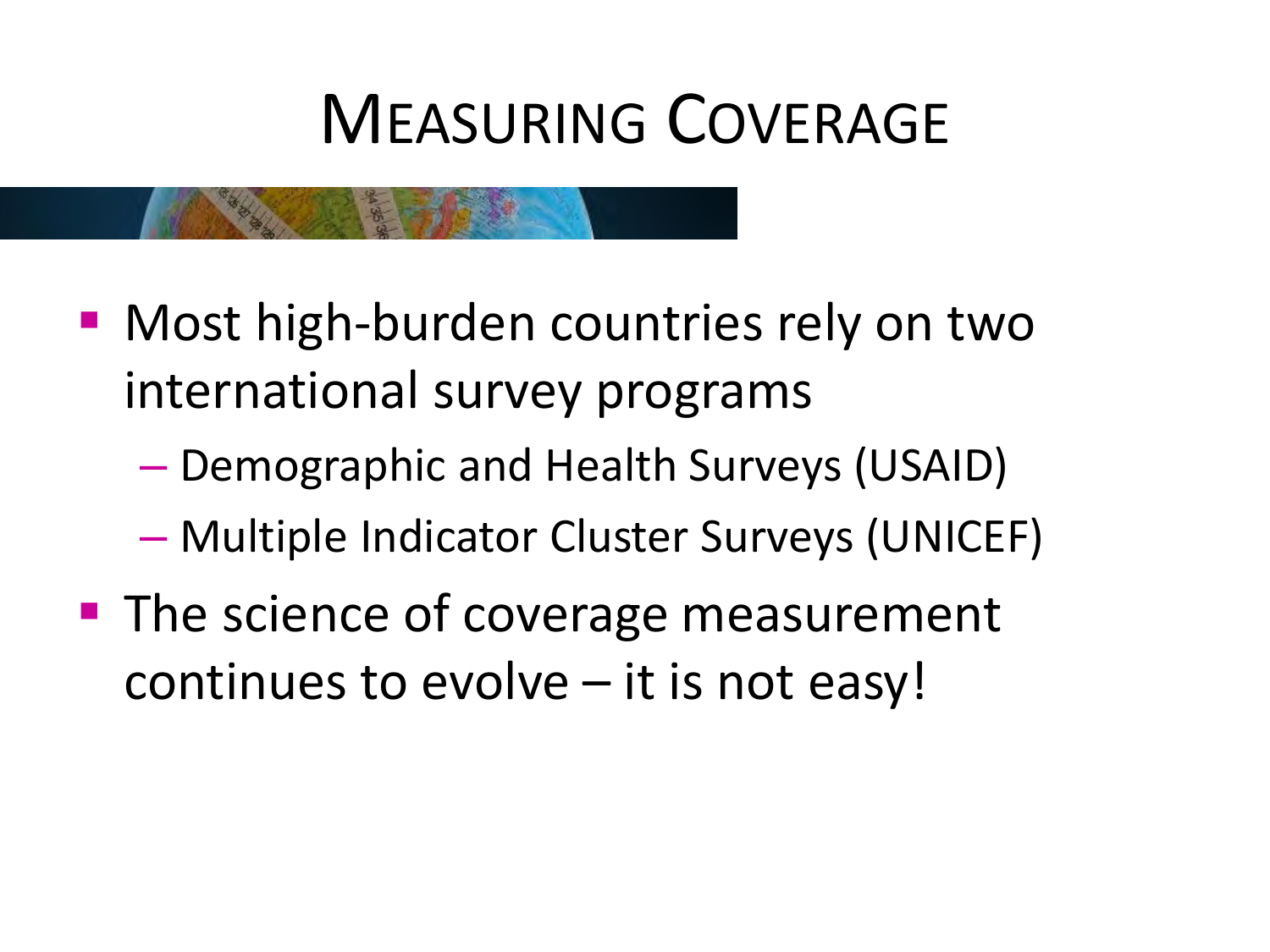# CHILD HEALTH EPIDEMIOLOGY REFERENCE GROUP



- Established in 2001 to advise WHO and UNICEF on issues related to evidence in MNCH epidemiology
- Working Group on Improving Coverage Measurement established in 2009; technical experts including DHS and MICS



**The Collection presents the results of this work, and** related work by others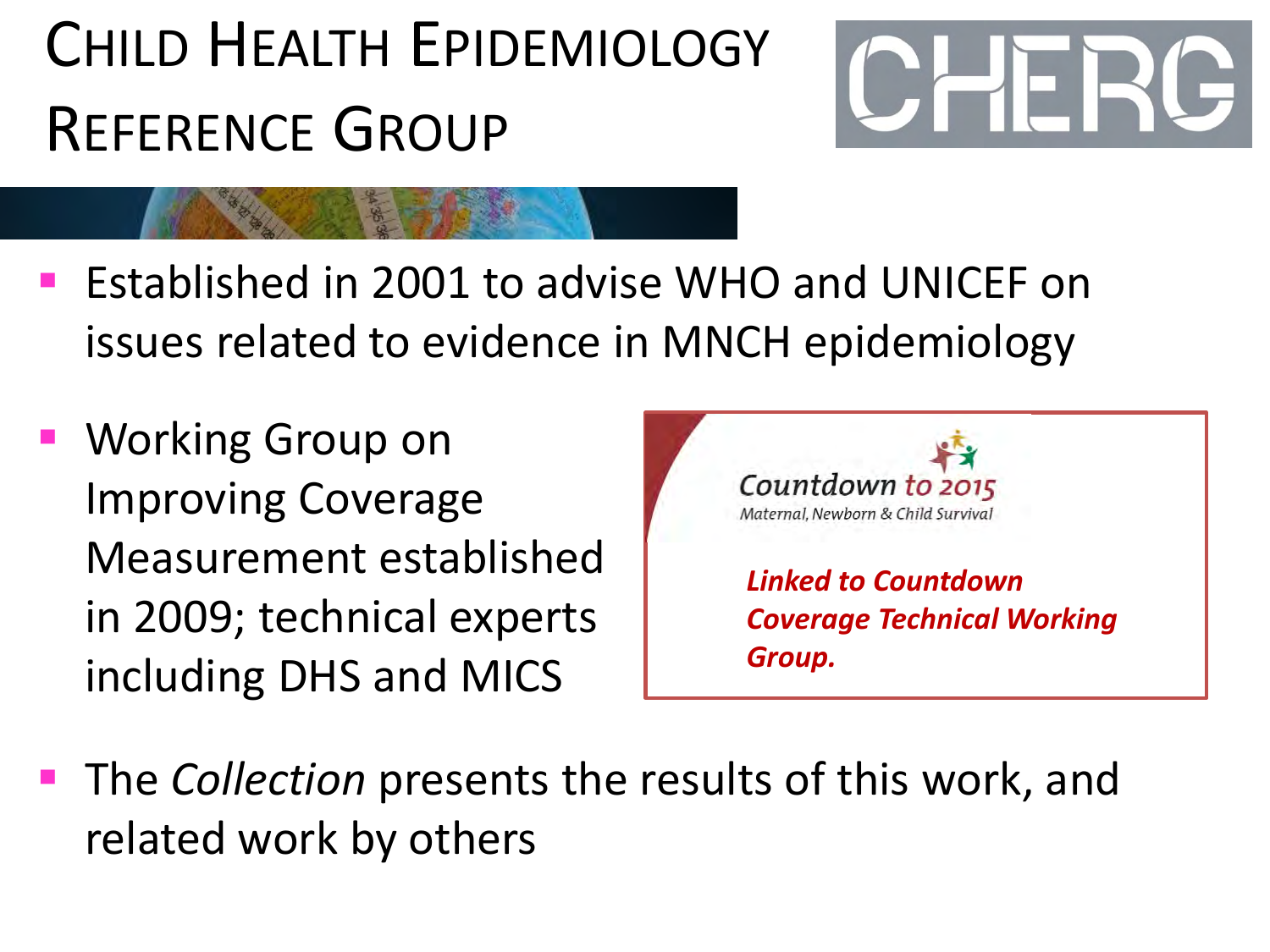## **METHODS**

- Scope: Measurement of coverage through household surveys for proven MNCH interventions
- **Activities:** 
	- Validation studies
	- Measurement reviews
	- Commissioned papers on methodological issues
- **Quality control: Internal and external peer** review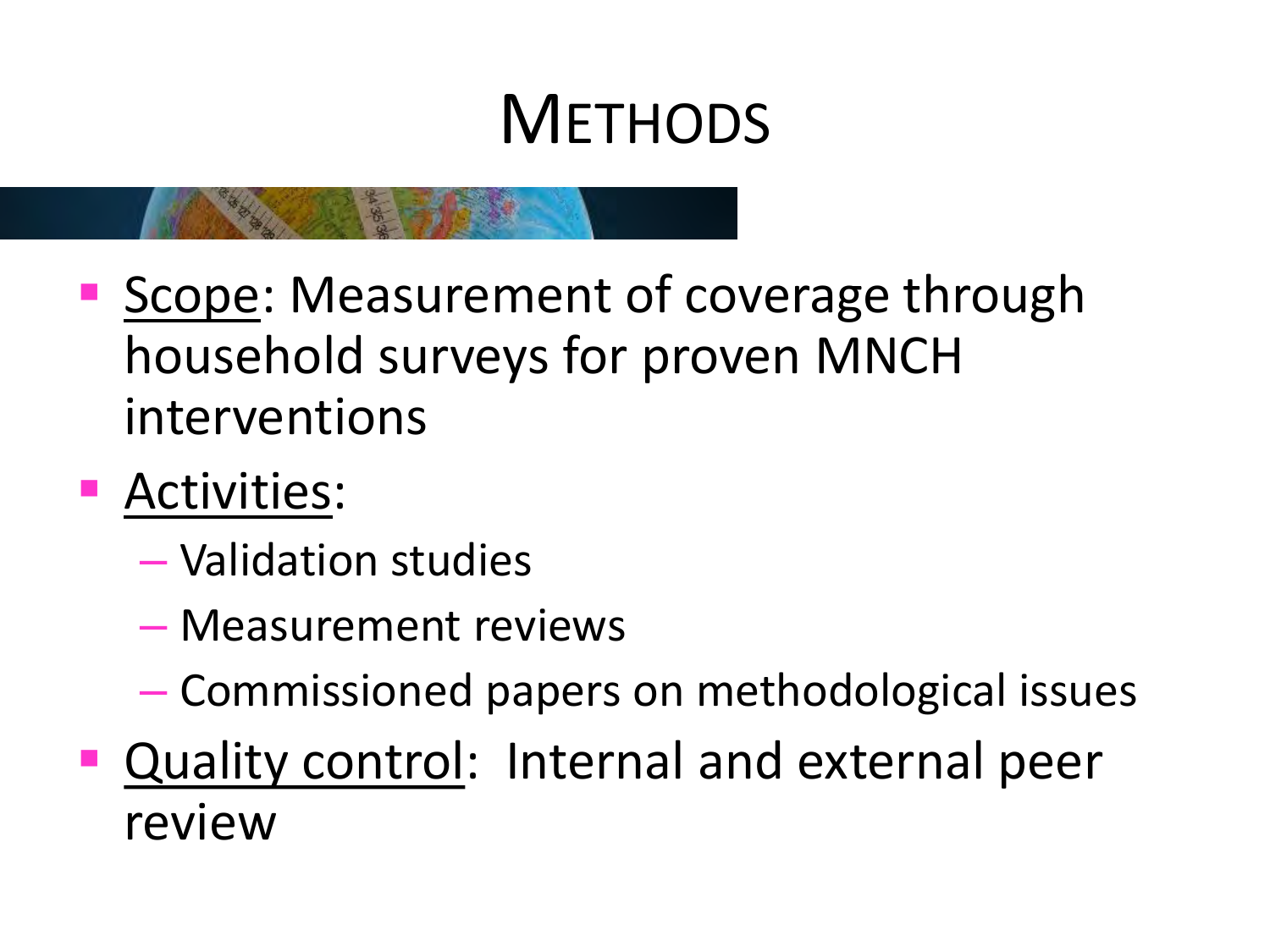## KEY FINDINGS IN THREE AREAS

- 1) Validity of coverage estimates based on respondents' reports
- 2) Potential strategies for improving coverage measurement
- 3) Cross-cutting methodological issues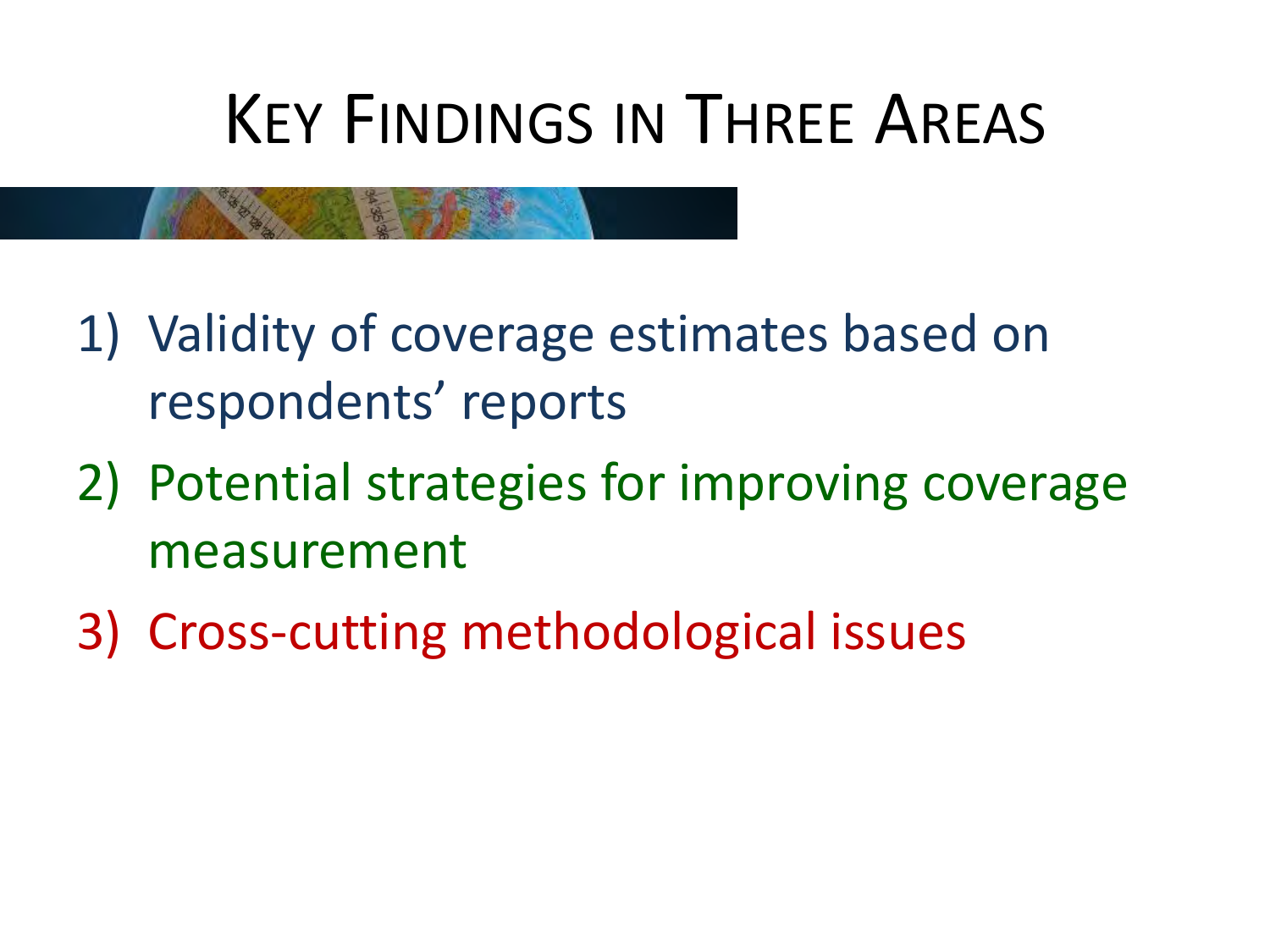## THE VALIDITY OF RESPONDENTS' REPORTS

### **Basic design**

### *Step 1: Observe intervention delivery*

(and/or review of records, where adequate)

#### *Step 2: Wait*,

based on recall period in DHS/MICS.

#### *Step 3: Conduct household interviews*

- 1) Standard DHS/MICS questions
- 2) Additional or modified questions
- 3) Inclusion of strategies to aid recall

#### *Step 4: Compare,*

determining validity of respondents' reports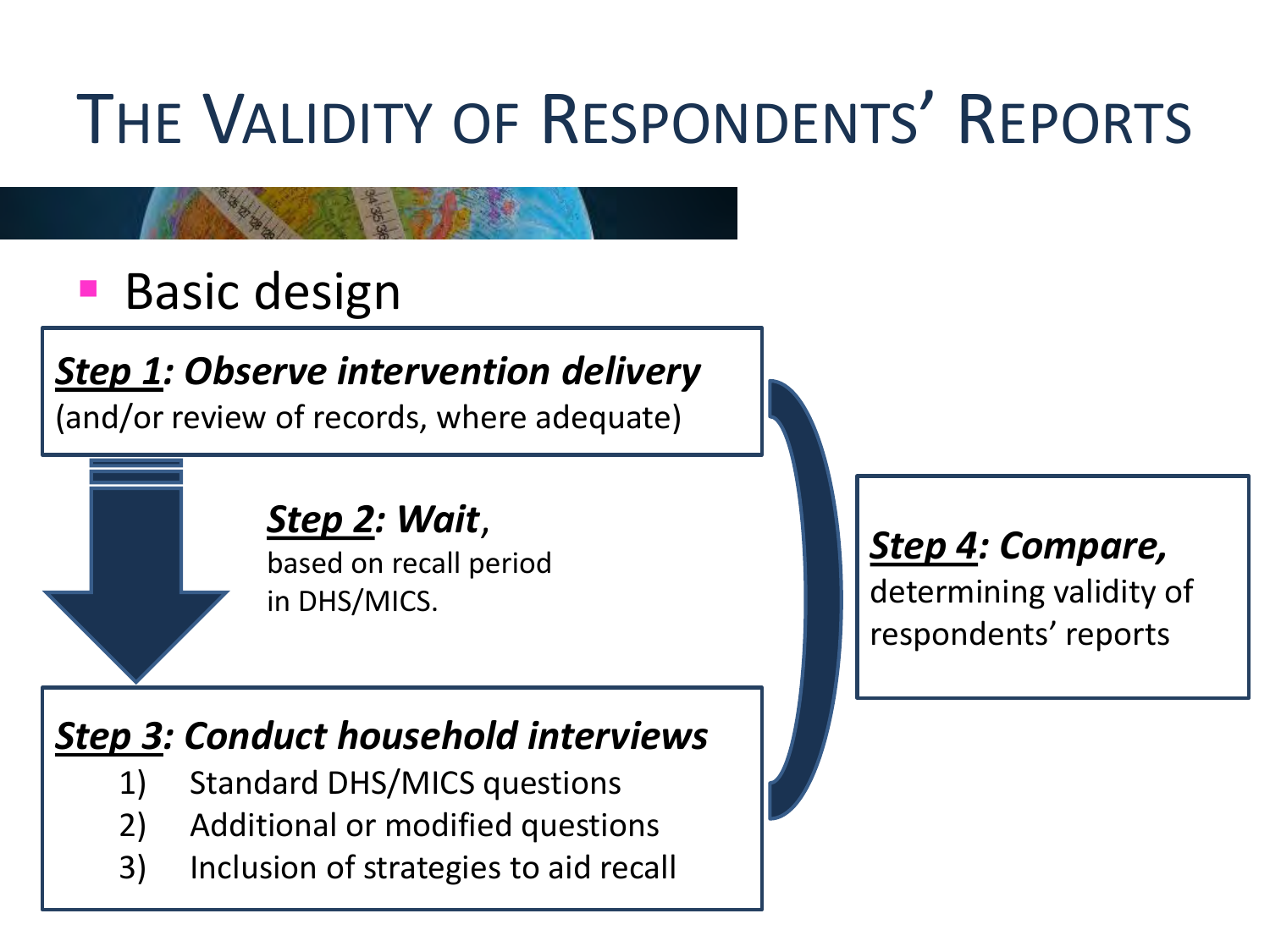### **TERMINOLOGY**



- **Sensitivity of recall:** proportion of mothers who *correctly said the intervention was received*
- **Specificity of recall** : *proportion of mothers who correctly said the intervention was not received*
- **Accuracy of recall**: *proportion of mothers who got it right*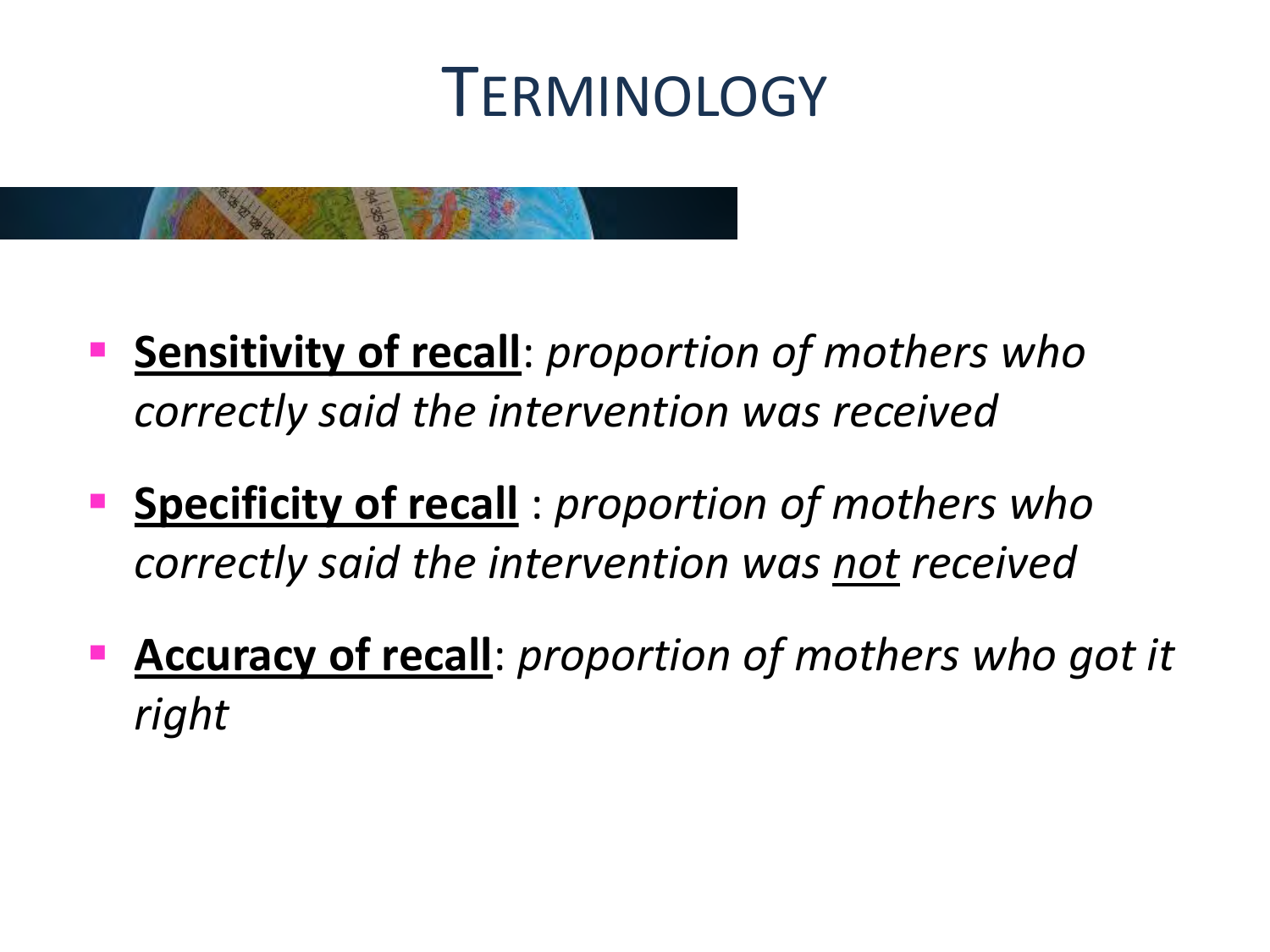## RESEARCH STUDIES

- **Emergency C-Sections\*** Ghana, Dominican Republic
- **Interventions delivered around the time of** birth\*

Mozambique

- **Pheumonia diagnosis and treatment** Pakistan, Bangladesh
- **Malaria diagnosis and treatment** Zambia
- **Interventions across the MNCH continuum of care** China

\*Results to be presented later in the program.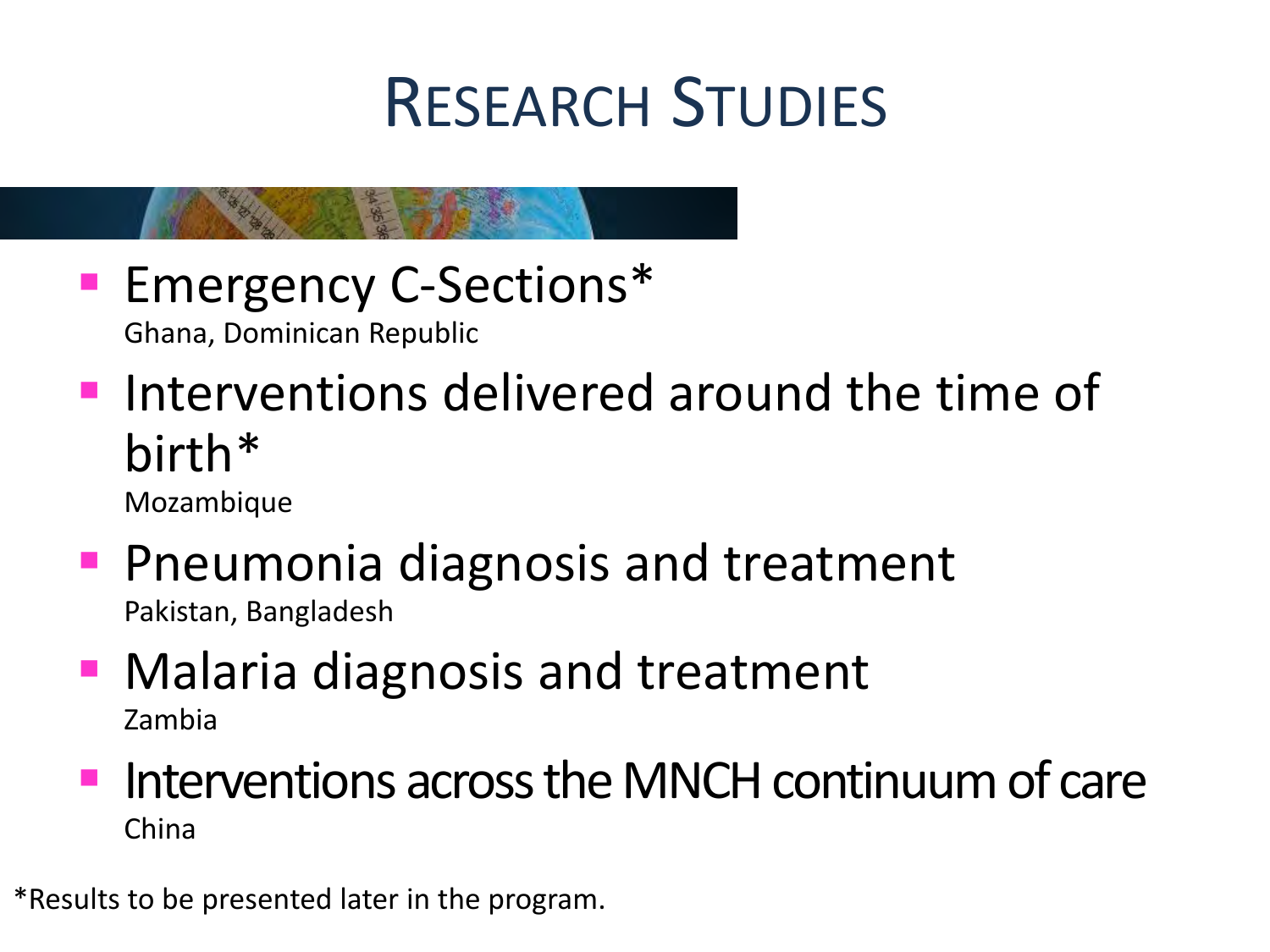## SELECTED RESULTS: ACCURACY OF MEASUREMENT

Mothers' recall of interventions varied:

- **By intervention**
- By setting

We are measuring coverage for some interventions very well!

**Sensitivity & specificity of coverage indicators for selected interventions and settings** 

| <b>Intervention</b>                                               | <b>Sensitivity</b><br>(%) | <b>Specificity</b><br>(%) | <b>Accuracy</b><br>(%) |
|-------------------------------------------------------------------|---------------------------|---------------------------|------------------------|
| Antenatal care -1 visit<br>(China)                                | 90                        | 22                        | 56                     |
| Location of birth in<br>hospital vs health<br>center (Mozambique) | 81                        | 94                        | 88                     |
| <b>Emergency C-section</b><br>Ghana<br>Dominican Republic         | 79<br>50                  | 82<br>80                  | 80<br>65               |
| Any C-section (China)                                             | 96                        | 83                        | 90                     |
| DPT3 vaccine (China)                                              | 89                        | 70                        |                        |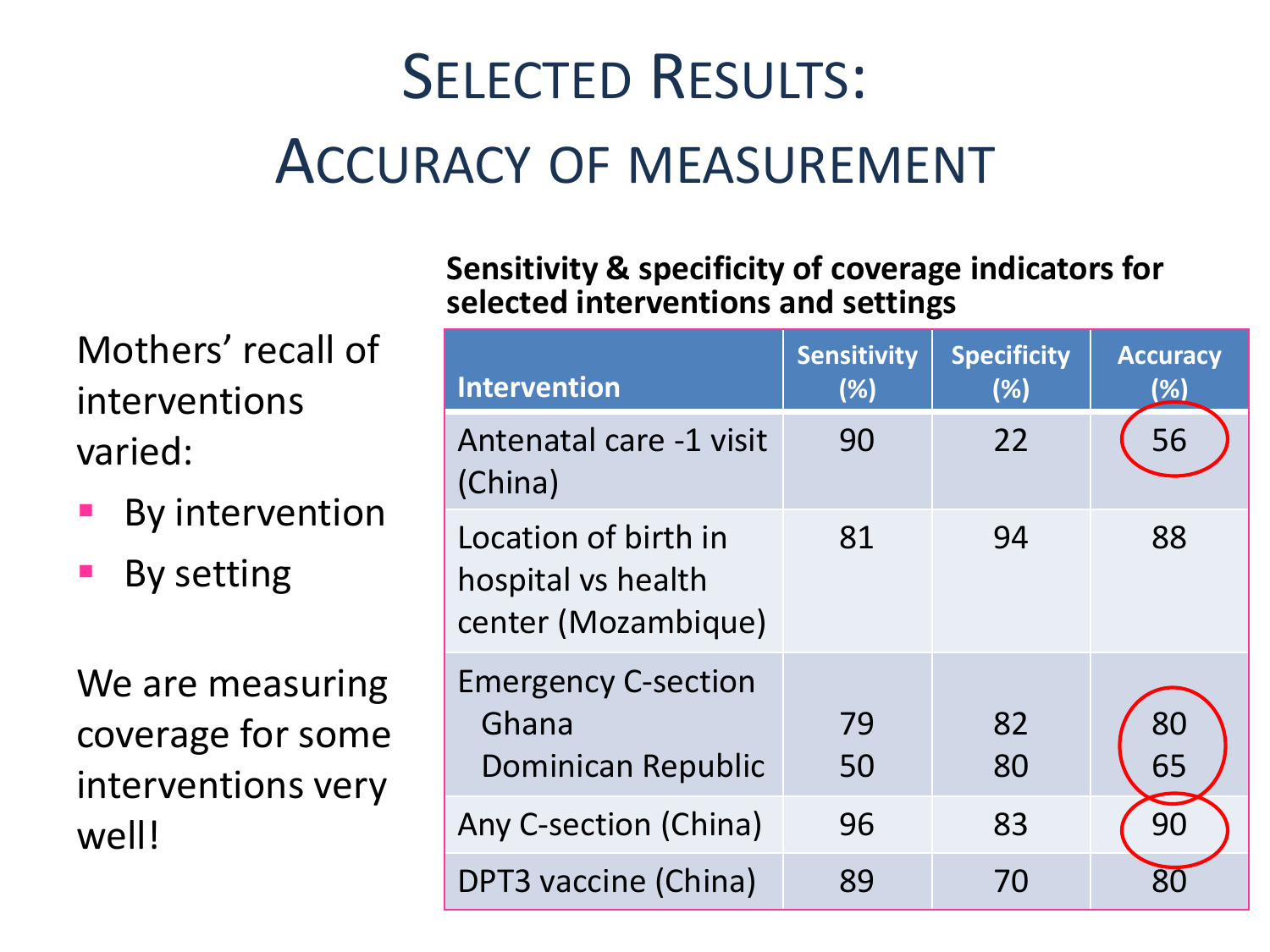## SELECTED RESULTS: STRUCTURAL CHALLENGES

- **Obtaining adequate denominators** 
	- ‒ For rare events
	- ‒ To support analyses for age, sex or equity subgroups
- **Relying on health facility records** 
	- Overestimates true coverage
	- Excludes those not in contact with health services
- **Contextual challenges to respondent recall** 
	- Information offered by provider
	- Interviewer behavior
	- Recall periods
	- Length of the interview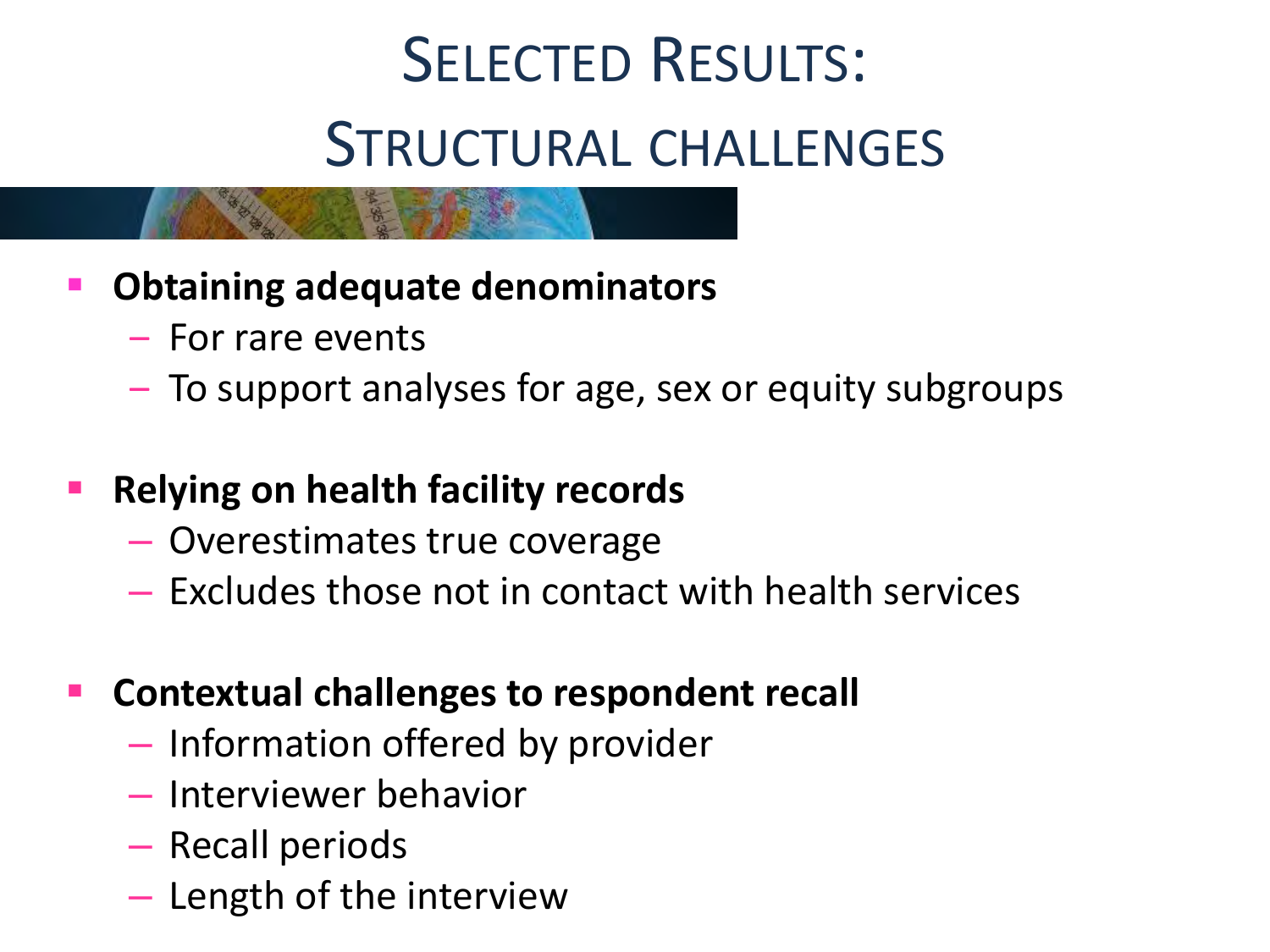# Selected Results: Strategies for Improvement

- Using memory aides to improve accuracy
- Refining survey questionnaires and procedures
- **Linking household surveys to other data sources**
- Incorporating information technology
- Increasing the salience of intervention delivery
- Using measures that do not rely on respondents' reports

#### We can do better – and we will!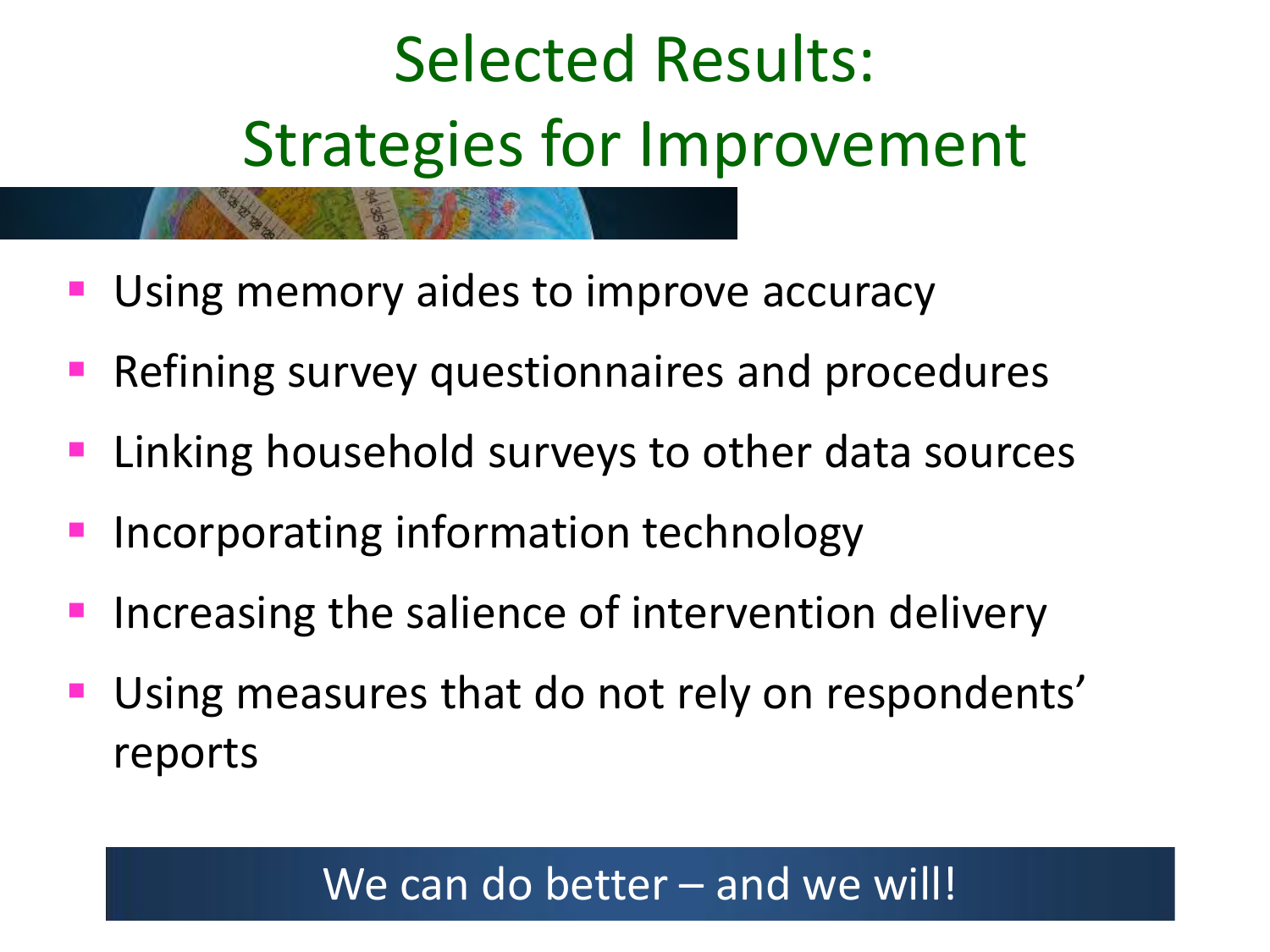### CROSS-CUTTING METHODOLOGICAL ISSUES

- 
- **Survey quality matters!**
- Both sampling and non-sampling error must be taken into account
- **Reporting for specific subpopulations makes** coverage data more useful to policy and program decision makers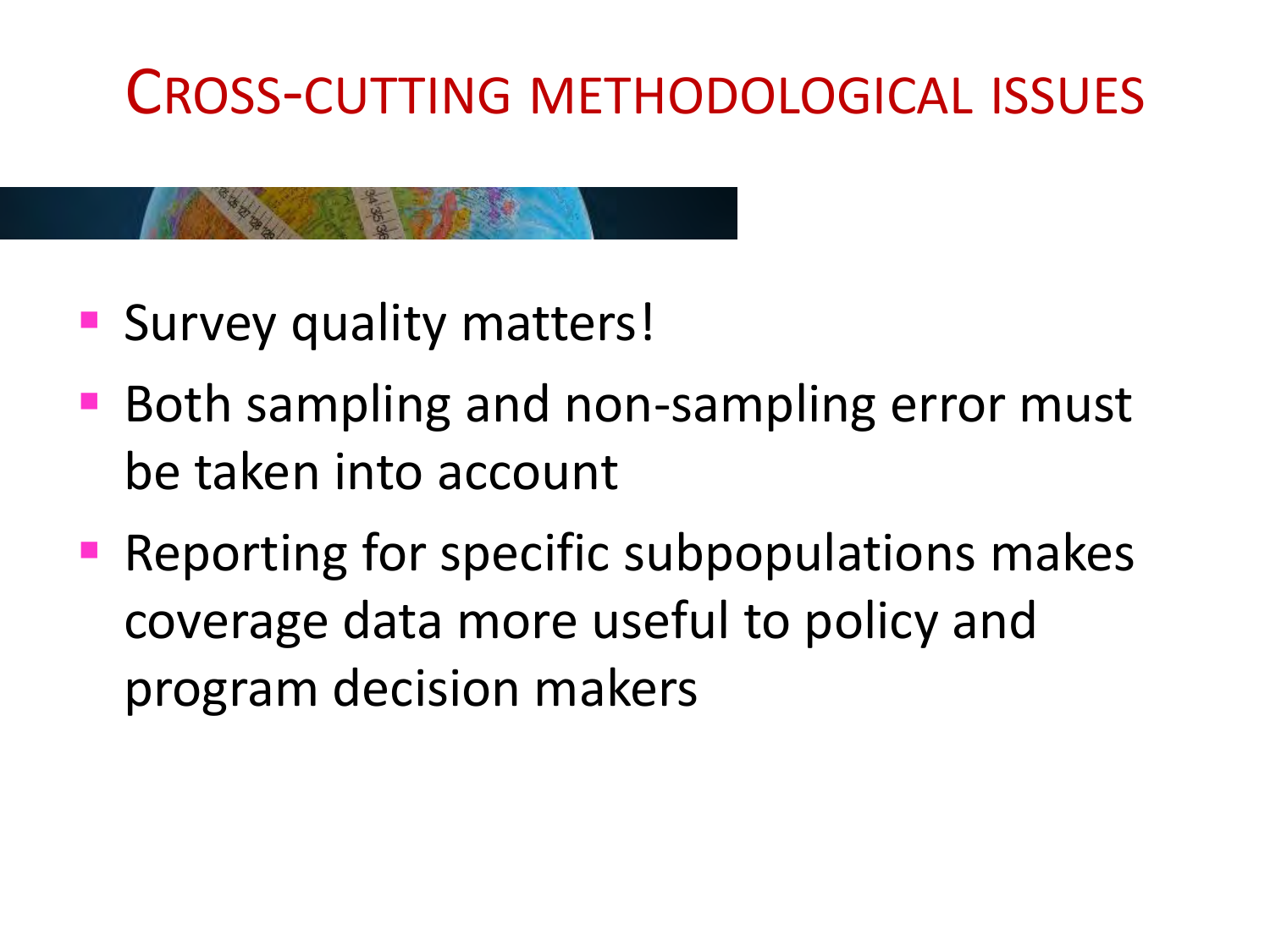## SOME RESULTS HAVE ALREADY BEEN TAKEN UP

- Change in question on Cesarean section
- Addition of 1 question to distinguish emergency from non-emergency Cesarean sections
- **Addition of careseeking for pneumonia to global** monitoring "short list" to aid in interpretation of progress in treatment

#### We hope this is just a start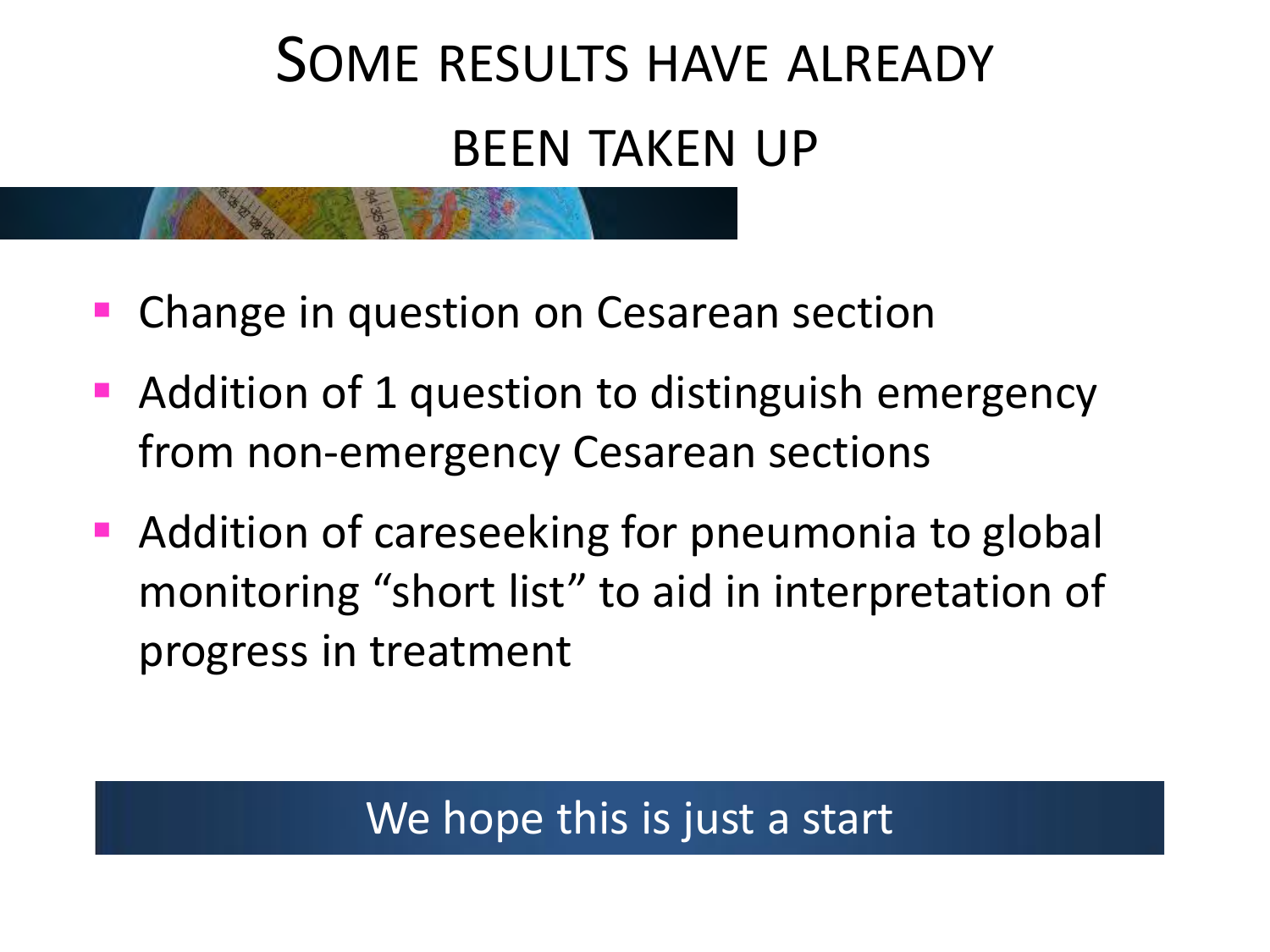## THE BOTTOM LINE

- **High-quality household survey programs are a** global public good, and must be continued
- **There is an urgent learning agenda in coverage** measurement
	- Ongoing improvement
	- Potential for shorter, lighter surveys
	- Links between surveys and comparable assessments in service delivery settings

We can do better – and we will!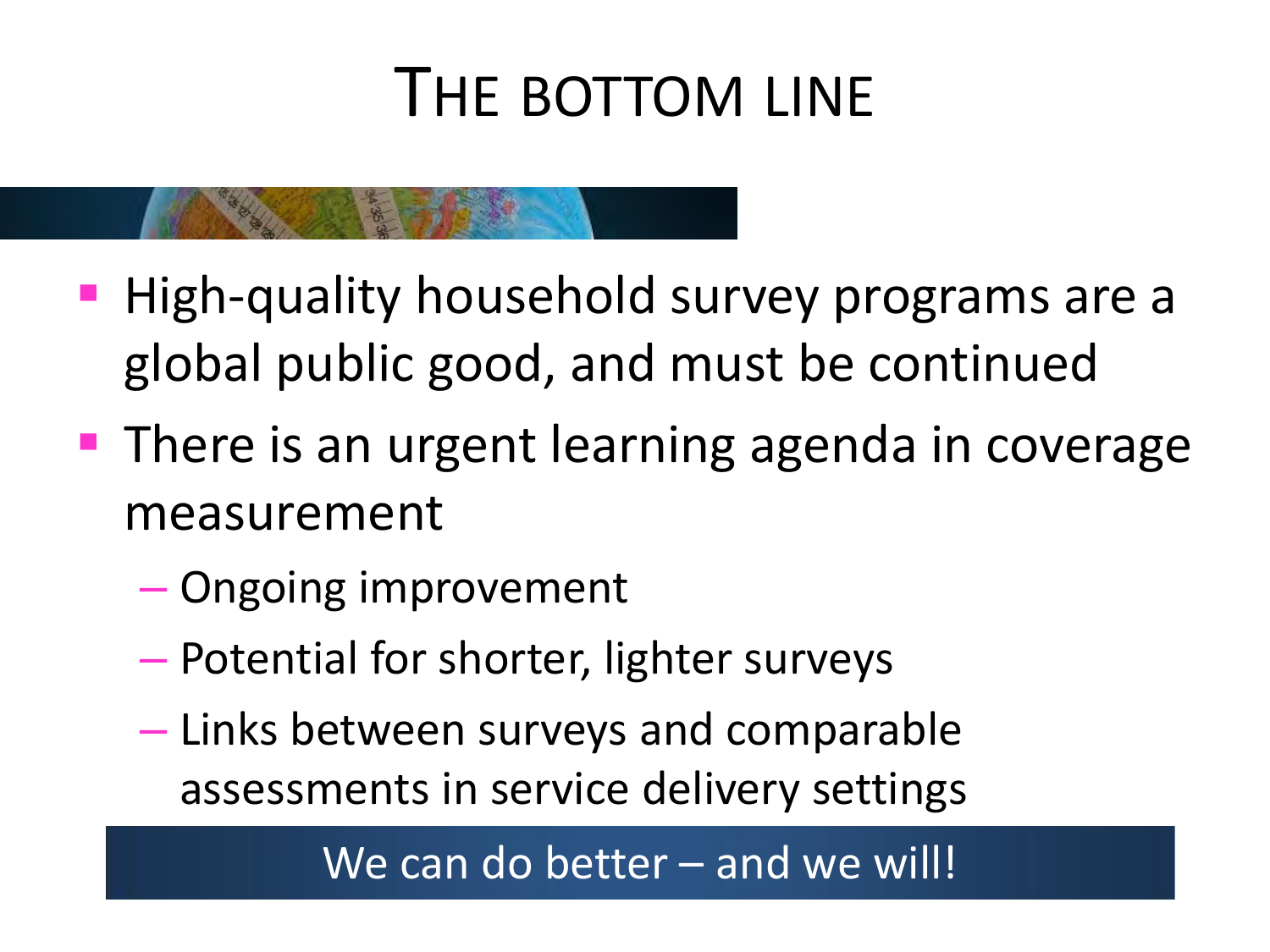## **CONTRIBUTORS**

- **Authors and their institutions**
- **CHERG** scientists
- **PLOS Med Collections team, Technical Editor,** and peer reviewers
- **US Fund for UNICEF**
- **Bill & Melinda Gates Foundation**
- **JHSPH support team**